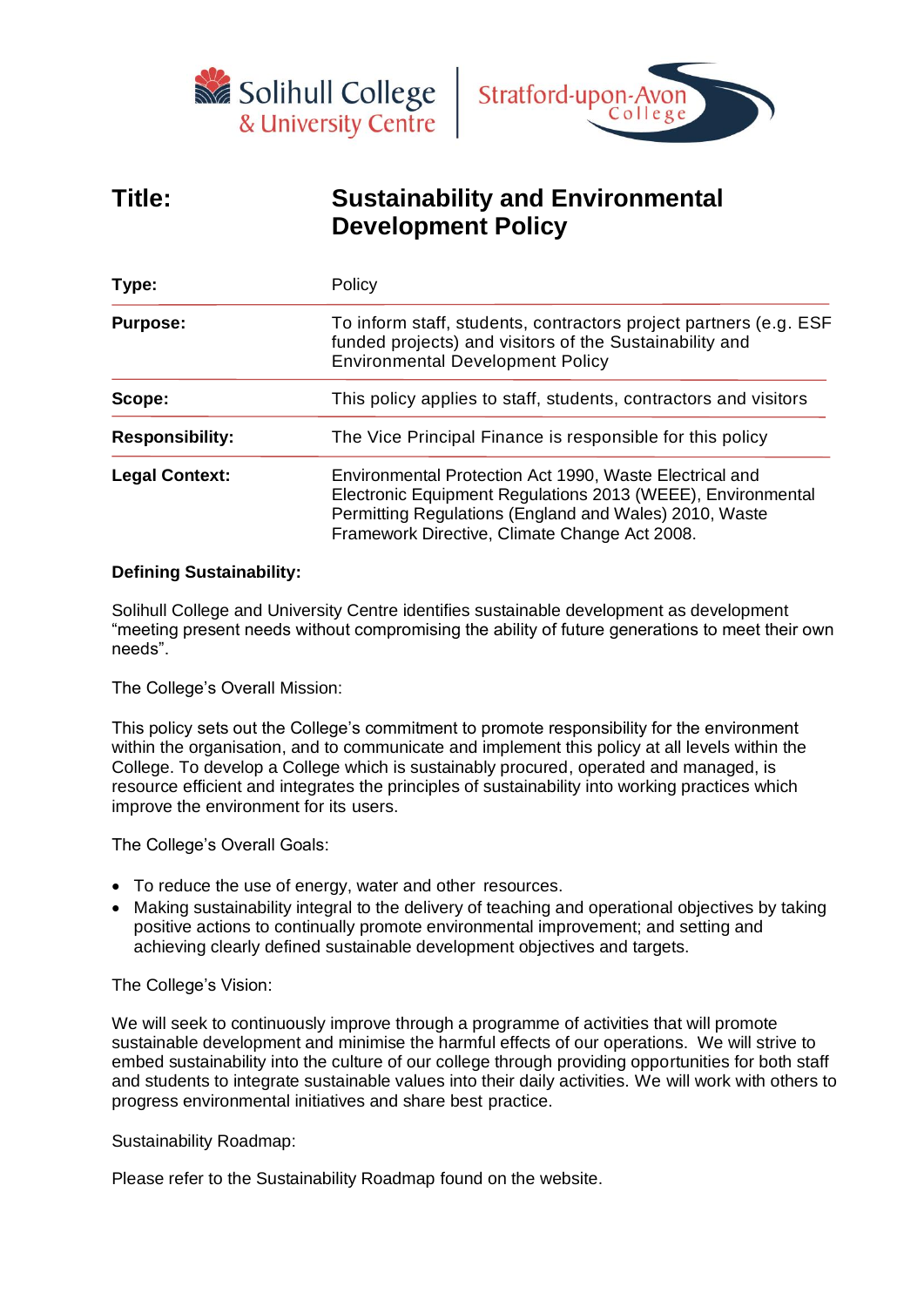The College's objectives:

- 1. Reduce our impact on the wider environment and reduce our demand for resources
- 2. Increase engagement and collaboration with external groups and partners
- 3. Embed sustainable values into the culture of the college both formally through the curriculum and informally through extra-curricular activities

### **In-depth: Sustainability at Solihull College and University Centre**

Although this strategy is focused on environmental sustainability, we are aware that in improving our sustainability, we must also be concerned about the wider social and economic impacts that our college has on the wider world. As an institution we are therefore analysing our impact on the [United Nation's Sustainable Development Goals \(SDGs\).](https://sdgs.un.org/goals) Outlined below:

#### **Objective 1: Reduce our impact on the wider environment and reduce our demand for resources**

Strategy:

- Reduce our carbon emissions and energy consumption through development of carbon management plan
- Reduce our water use cross-campus
- Enhance biodiversity across campuses
- Reuse and recycle equipment and materials where possible and dispose of waste in an environmentally sensitive manner
- Promote sustainable procurement methods
- Promote and manage efficiency in our current operations and in capital projects.
- Promote sustainable forms of transport
- Set objectives and targets and enable us to measure our performance
- Maximise the efficient use of energy and materials, continually improve pollution prevention measures and increase use of renewable resources
- Develop Environmental Management System
- Commitment to be net zero by 2040

Currently Supported by:

- Green Travel Plan
- Business Elevator Project Sustainability Policy

### **Objective 2: Increase engagement and collaboration with external groups and partners**

Strategy:

- Engage with local community in sustainability practices
- Work with partners and externally funded projects to address sustainability challenges
- Work in collaboration with Solihull Council and Sustainability West Midlands to support a collective region strategy for sustainability initiatives
- Work with partner colleges under European Social Fund project in order to provide a streamlined and proactive strategy for sustainability
- Work with regional and national groups to be an active part in efforts
- Embed sustainability into our procurement and financial practices, enhancing our supplier engagement
- Work with Small/Medium Enterprises under European Social Fund project and engage them in sustainability targets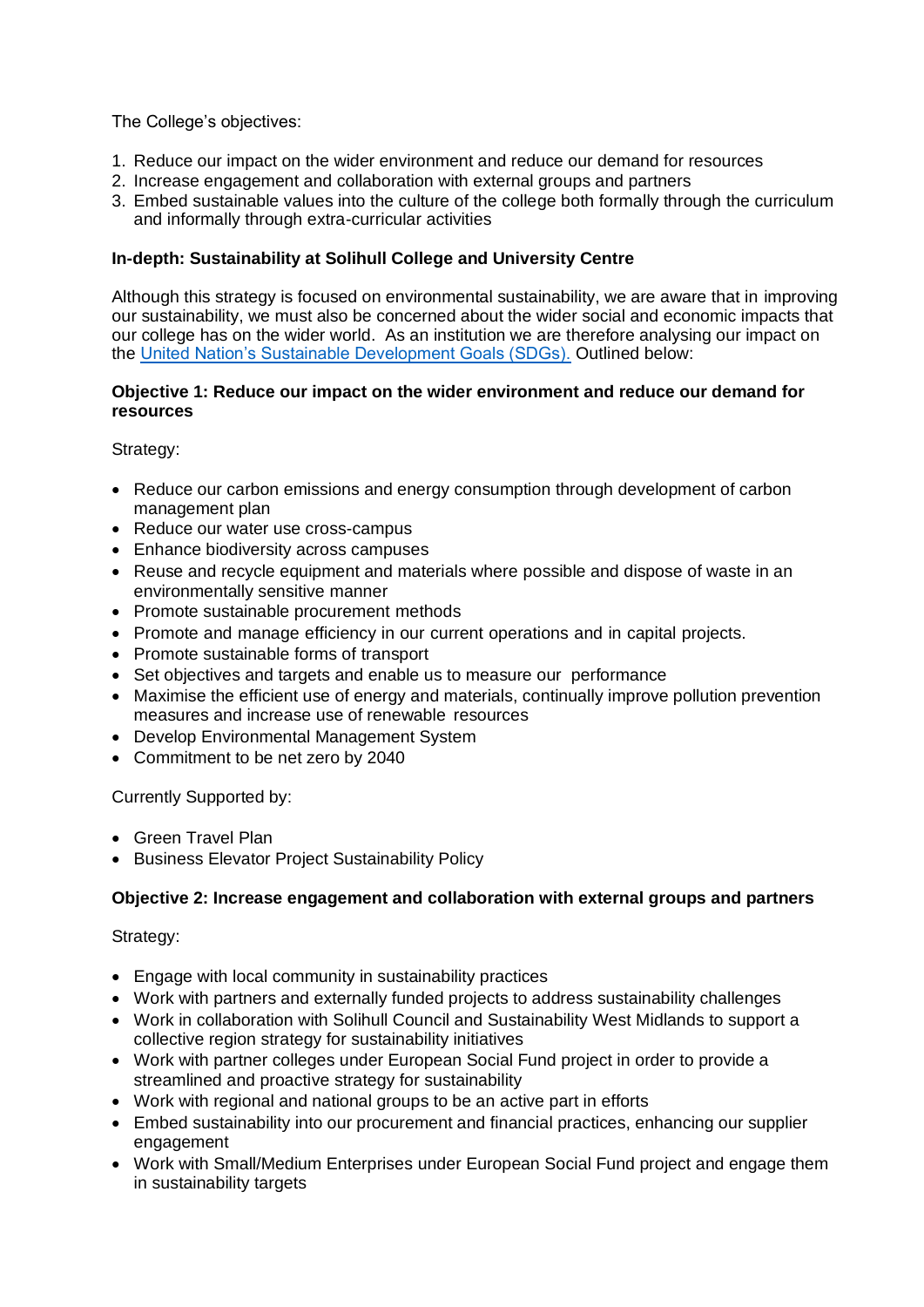Currently Supported by:

- ESF Sustainability implementation plan
- Business Elevator Project Sustainability Policy
- Solihull Council
- EAUC (Alliance for Sustainability Leadership in Education)
- SOS (Students Organising for Sustainability)
- Sustainability West Midlands
- Solihull Interclimate Committee

### **Objective 3: Embed sustainable values into the culture of the college both formally through the curriculum and informally through extra-curricular activities**

Strategy:

- Develop and deliver appropriate teaching and learning in order to encourage all students to be aware of the concepts of social, ecological and ethical responsibilities
- Integrate education for sustainable development
- Train departmental staff about the relevance of sustainability to their course
- Engage management at all levels in the practice of sustainability
- Support the College's wider employability objectives and create opportunities for students to engage in sustainability activities
- Actively promote good practices through various forms of communication to both staff and students

## **Management Sustainability Group**

The aim of the group is to support and contribute to the sustainability agenda of Solihull College and University Centre. This will be achieved by sharing best practice, developing sustainable principles and embedding them into all aspects of College values, working together to enhance the environmental sustainability of the department and its community of staff, students and partners.

Group membership:

Director of Risk Control and Compliance/ ESF Project Manager (Chair) Sustainability Officer Facilities Coordinator Woodlands Campus Manager/ Director of Operations Stratford Director of IT Student Services Representative Head of School / Assistant Principal Staff Representation Student Representation

Meetings:

The Group shall normally meet termly Report to SLT

Monitoring of this Policy:

The Sustainability Officer reports to ESF project manager weekly with updates. All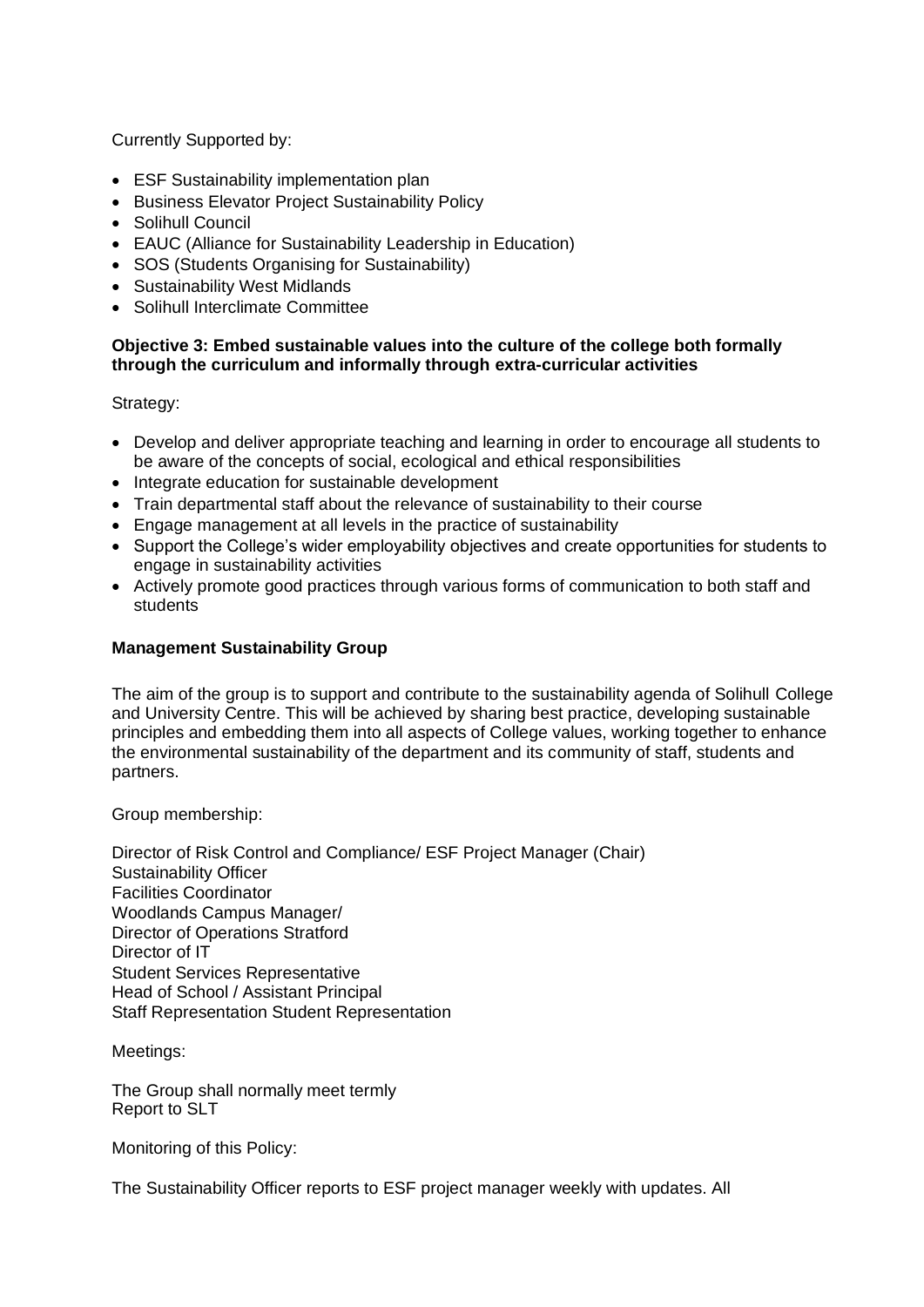projects/initiatives are live on the College's Sustainability Action Plan, which is continually updated and available to all managers and governors.

The Policy is approved by Corporation and reviewed every 2 years.

The Green Champions meet bi-monthly to discuss strategy and move projects forwards.

Any member wishing to be part of the sustainability group should contact the Sustainability Officer Maddie.booth@solihull.ac.uk

#### **References / Legal Context**

The Environmental Protection Act 1990 makes provision for the improved control of pollution to the air, water and land by regulating the management of waste and the control of emissions.

The Waste Electrical and Electronic Equipment Regulations 2013 to reduce the amount of waste electrical and electronic equipment (WEEE) incinerated or sent to landfill sites.

The Environmental Permitting Regulations (England and Wales) 2010 require regulators to control certain activities which could harm the environment or human health.

The Waste Framework Directive is intended to prevent or reduce the adverse effects of the landfill of waste on the environment.

The Climate Change Act 2008 is the basis for the UK's approach to tackling and responding to climate change. It requires that emissions of carbon dioxide and other greenhouse gases are reduced and that climate change risks are prepared for.